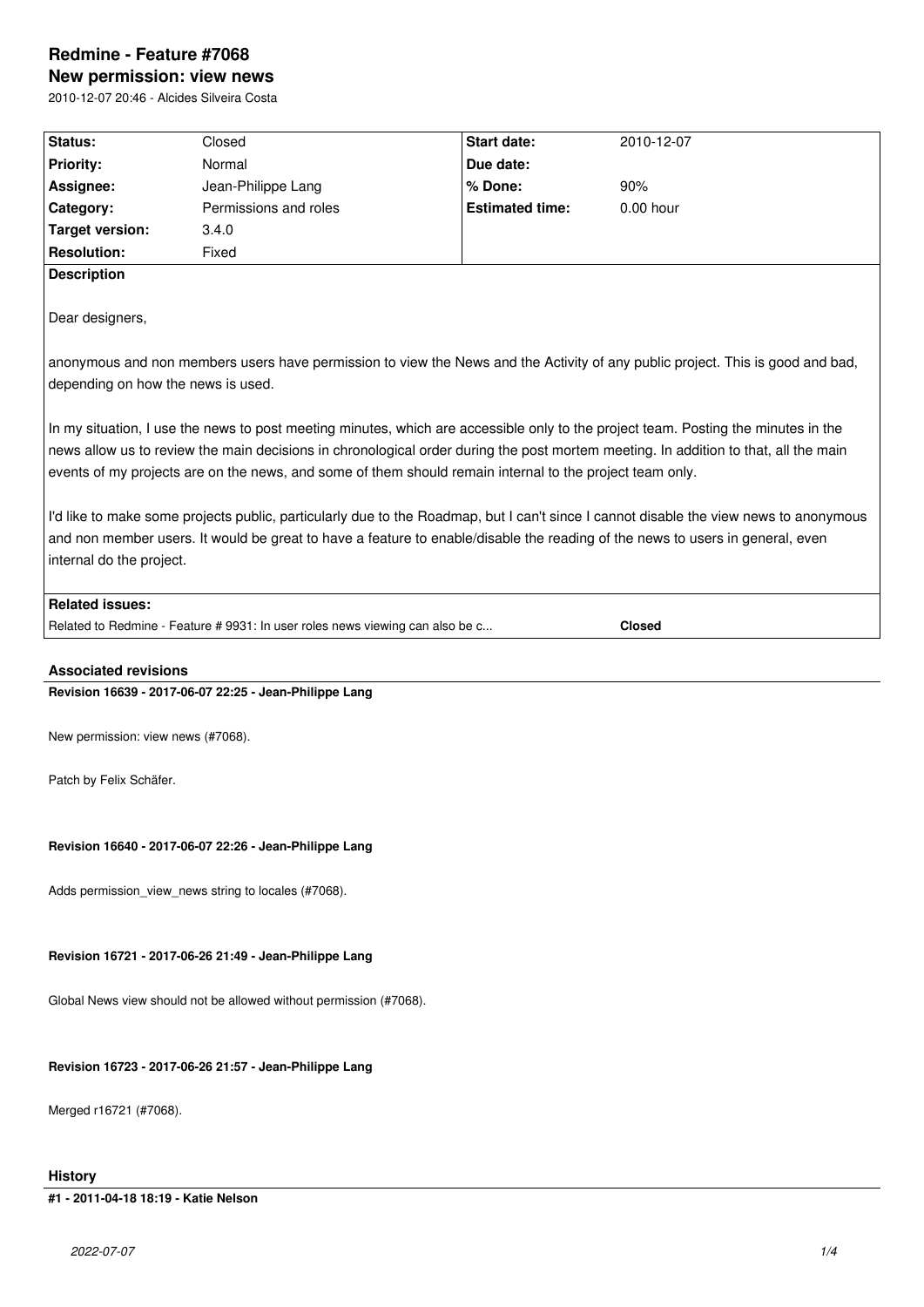Any plans to develop this? We are currently using Basecamp and this is a very handy feature.

### **#2 - 2013-12-01 12:03 - Toshi MARUYAMA**

*- Related to Feature #9931: In user roles news viewing can also be configurable added*

#### **#3 - 2017-04-13 12:23 - Jan from Planio www.plan.io**

We will provide a patch for this shortly.

#### **#4 - 2017-04-13 16:41 - Alcides Silveira Costa**

Jan from Planio www.plan.io wrote:

*We will provide a patch for this shortly.*

Great!

#### **#5 - 2017-04-18 11:09 - Felix Schäfer**

*- File 7068.patch added*

The attached patch makes the "View News" permission configurable. Furthermore, the permission is added to every role in the default data loader, and a migration adds the permission to all existing roles. This way there should be no change for existing Redmine installations.

#### **#6 - 2017-04-18 11:23 - Felix Schäfer**

*- File 7068-2.patch added*

I am very sorry I have forgotten the Japanese translation in the first patch. This second patch is the same as the first patch with the additional Japanese translation.

#### **#7 - 2017-04-18 11:31 - Jan from Planio www.plan.io**

*- File deleted (7068.patch)*

#### **#8 - 2017-04-18 11:32 - Jan from Planio www.plan.io**

- *Target version set to Candidate for next minor release*
- *% Done changed from 0 to 90*

#### **#9 - 2017-04-19 11:22 - Go MAEDA**

*- Target version changed from Candidate for next minor release to 3.4.0*

The attached patch works fine as expected. Thank you for your contribution, Felix.

All project modules except Forum and News have "view\_\*" permission. I think that News module should have the permission too.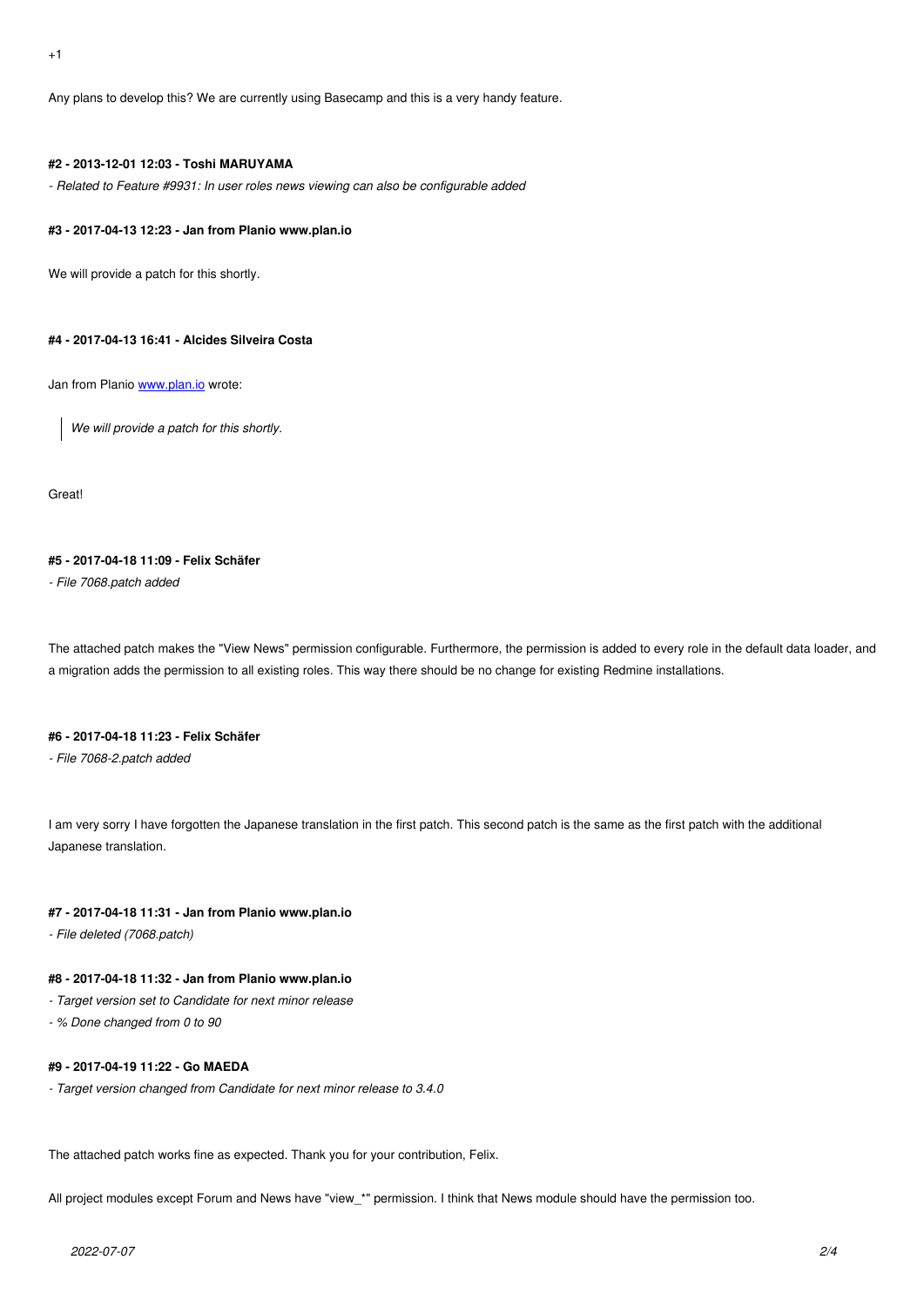## **#10 - 2017-04-19 13:20 - Felix Schäfer**

Go MAEDA wrote:

*All project modules except Forum and News have "view\_\*" permission. I think that News module should have the permission too.*

Maybe we can similarly add control over the permission to view forum messages? This way everything in modules would be completely controllable by administrators.

#### **#11 - 2017-04-19 15:34 - Go MAEDA**

Felix Schäfer wrote:

*Go MAEDA wrote:*

*All project modules except Forum and News have "view\_\*" permission. I think that News module should have the permission too.*

*Maybe we can similarly add control over the permission to view forum messages? This way everything in modules would be completely controllable by administrators.*

It would be even greater if view\_forum permission is implemented. Redmine become more consistent and users get flexibility. There are some people who want the feature. Please see #4866.

#### **#12 - 2017-04-19 16:52 - Felix Schäfer**

Go MAEDA wrote:

*It would be even greater if view\_forum permission is implemented. Redmine become more consistent and users get flexibility.*

This was my thinking to propose this change.

*There are some people who want the feature. Please see #4866.*

Thank you for pointing this out, I have prepared a similar patch for view messages and have added it in #4866#note-3.

# **#13 - 2017-04-21 11:45 - Felix Schäfer**

*- File 7068-3.patch added*

I added test fixtures to the patch to avoid failing tests. See also #4866#note-4, Thank you Go Maeda for pointing this out.

#### **#14 - 2017-05-13 18:11 - Hirokazu Onozato**

 $+1$